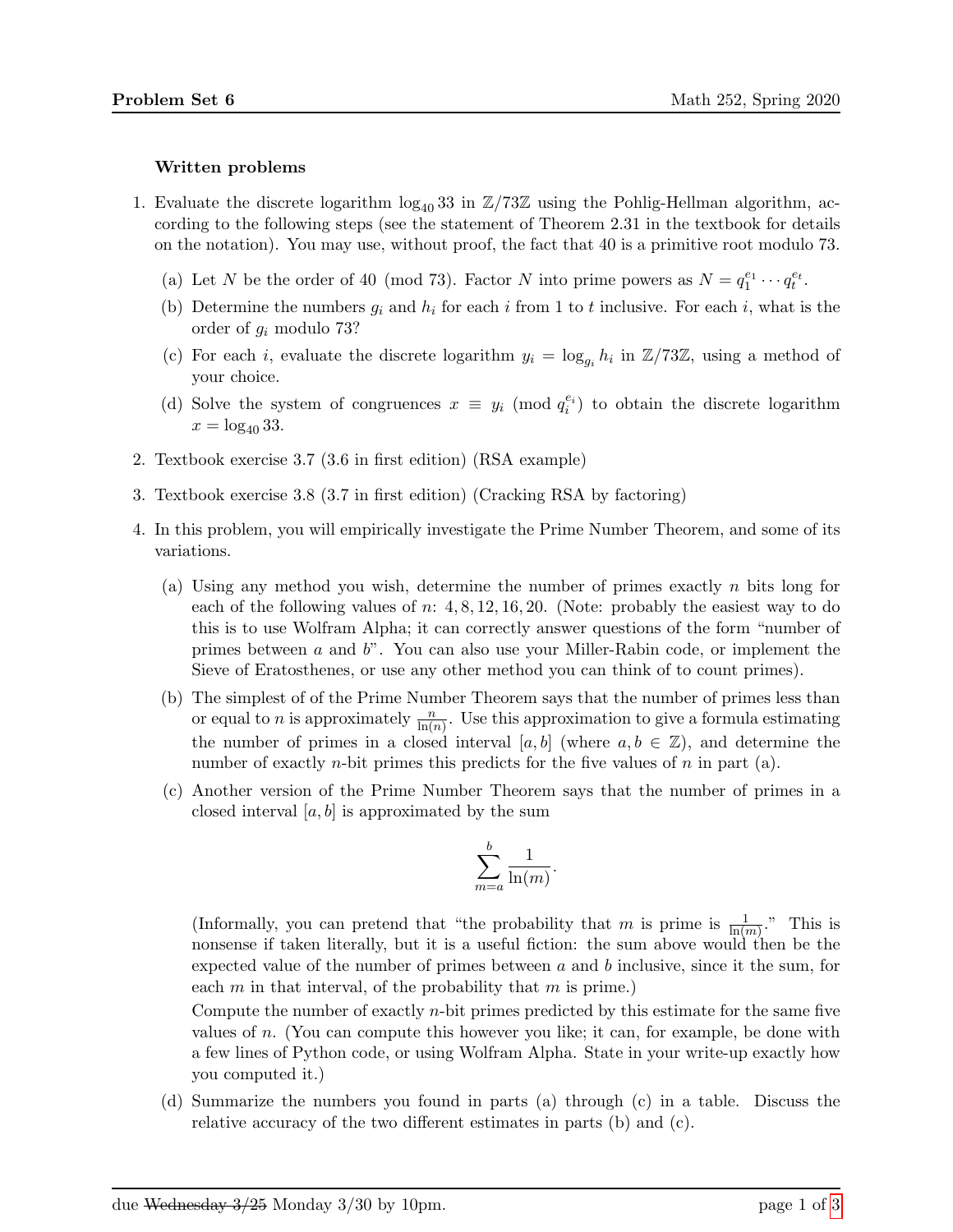Note: if you're interested (not part of the course), you can try to prove that the two estimates, despite looking different, are the same asymptotically (that is, the limit of their ratios converges to 1 as  $b \to \infty$ ). This can be done by approximating the sum with an integral, applying integration by parts, and finding some bounds on the result.

- (e) Modify the approximation methods from parts (b) and (c) to instead approximate the number of primes  $p \equiv 1 \pmod{5}$  of each of the five bit lengths, and compute the exact number of such primes (Wolfram Alpha can do this as well; ask me if you're having trouble getting it to understand the question). Construct a table like in part (c) to compare the true value and the two estimates. Briefly discuss any observations you can make from this table.
- 5. (Solve the Miller-Rabin programming problem first, so that you have code that you can use to count Miller-Rabin witnesses) For each integer  $n$  between 1,000,000 and 1,000,009 inclusive, determine the proportion of the numbers from 1 to  $n-1$  inclusive that are Miller-Rabin witnesses. Which of these numbers are prime? (The figures you obtain should convince you that the 75% figure from Rabin's theorem is rather conservative, and explains why most people are not worried about using only a few Miller-Rabin trials to test primality).
- 6. Suppose that p is a large prime (e.g. 1024 bits), q is a primitive root modulo p, and Alice has an Elgamal public key A corresponding to a private key a (that is,  $A \equiv g^a \pmod{p}$ , and Alice knows the number a). Bob does not believe that Alice actually knows the private key a corresponding to A, so she asks her to solve the following challenge to prove it. Bob will give Alice a positive integer d of his choosing. Alice must return (in a reasonable amount of time) two integers  $b, c$  such that

$$
g^b \cdot b^c \equiv A^d \pmod{p}.
$$

If she succeeds, Bob will be convinved that Alice really does know her private key.

- (a) Describe a procedure that Alice can use to solve Bob's challenge efficiently. *Hint.* Choose an integer e at random, and choose b to be  $g^e \pmod{p}$ . Then find a choice of c.
- (b) Explain briefly why Bob should be convinced that Eve (or anyone else who doesn't know the private key) would not be able to carry out the procedure you describe in part (a).

Note. This exercise prefigures the basic idea behind Elgamal "digital signatures," which we will discuss soon. You can solve this problem without knowing anything about signatures, however.

## Programming problems

1. Write a function  $\text{crtList}(ls)$  that takes a list 1s of pairs  $(a_i, m_i)$  of integers, with any two of the values  $m_i$  relatively prime, and returns a pair  $(a, m)$  such that the system of congruences  $x \equiv a_i \pmod{m_i}$  is equivalent the single congruence  $x \equiv a \pmod{m}$ , and  $0 \le a < m$  (i.e. a is reduced modulo m).

For example,  $\text{crtList}$  ( $(2,3)$ ,  $(3,5)$ ,  $(0,2)$ ] ) should return  $(8,30)$ , since the system of three congruences  $x \equiv 2 \pmod{3}$ ,  $x \equiv 3 \pmod{5}$ ,  $x \equiv 0 \pmod{2}$  is equivalent to the single congruence  $x \equiv 8 \pmod{30}$ .

The integer a should be reduced modulo m, i.e.  $0 \le a \le m$ . The moduli  $m_i$  will be integers up to 256 bits in length, and the list will contain up to 128 entries.